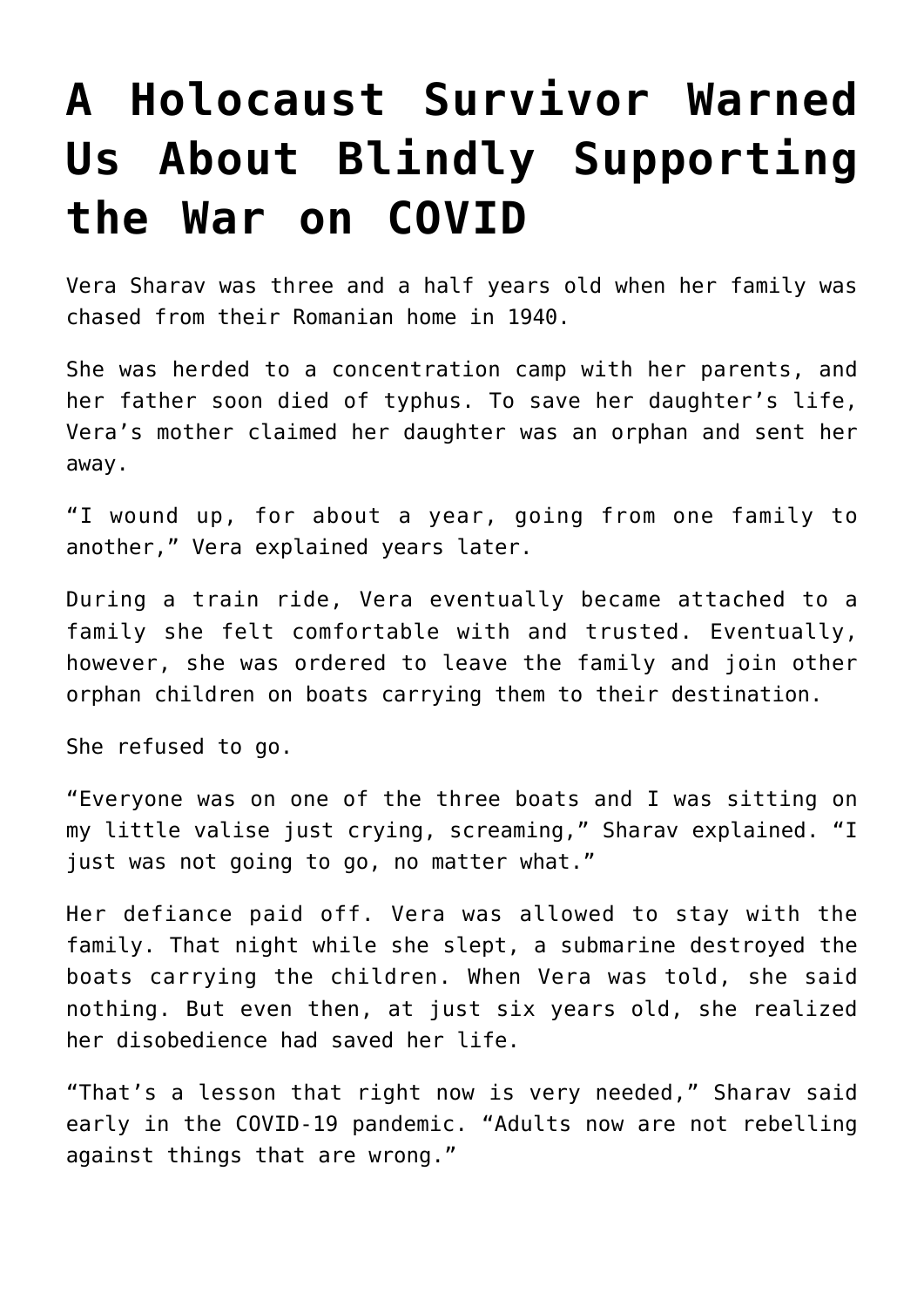## **'No One Is Held Accountable'**

Vera Sharav made these comments a year and a half ago. Early in the pandemic, she saw that something was wrong. Americans, like many people around the world, were simply complying with state orders.

This was happening even when state orders were reckless, such as Gov. Andrew Cuomo's order that prohibited nursing homes from screening for COVID-19, a policy that [introduced the](https://docs.google.com/document/d/19NgNYWMtjFsOgweNAukeXgFtYkiSbsY4hnDnJya1Dno/edit) [virus into nursing homes,](https://docs.google.com/document/d/19NgNYWMtjFsOgweNAukeXgFtYkiSbsY4hnDnJya1Dno/edit) killing hundreds if not thousands of people.

"No one is held accountable at all," she noted. "It's unheard of that this should happen today in 2020, and this is called a civilized way of dealing with a public health emergency."

Well before vaccines were being mandated, Sharav was warning about the danger in removing choices from individuals.

"When medicine veers away from the Hippocratic Oath that promises to respect the individual right, to do no harm to the individual, then you're going to harm the community as well, because the community is a bunch of individuals," she said.

## **The Danger of Blind Obedience**

Many Americans went through the pandemic quietly believing they were doing the right thing by complying as the state closed businesses, labeled workers "non-essential," and coerced people into vaccination and masks. Others were likely afraid to speak.

But there's a danger in obedience to authority, and few understand this better than Vera Sharav.

One of the most famous and frightening examples of these dangers comes from Stanley Milgram, an American social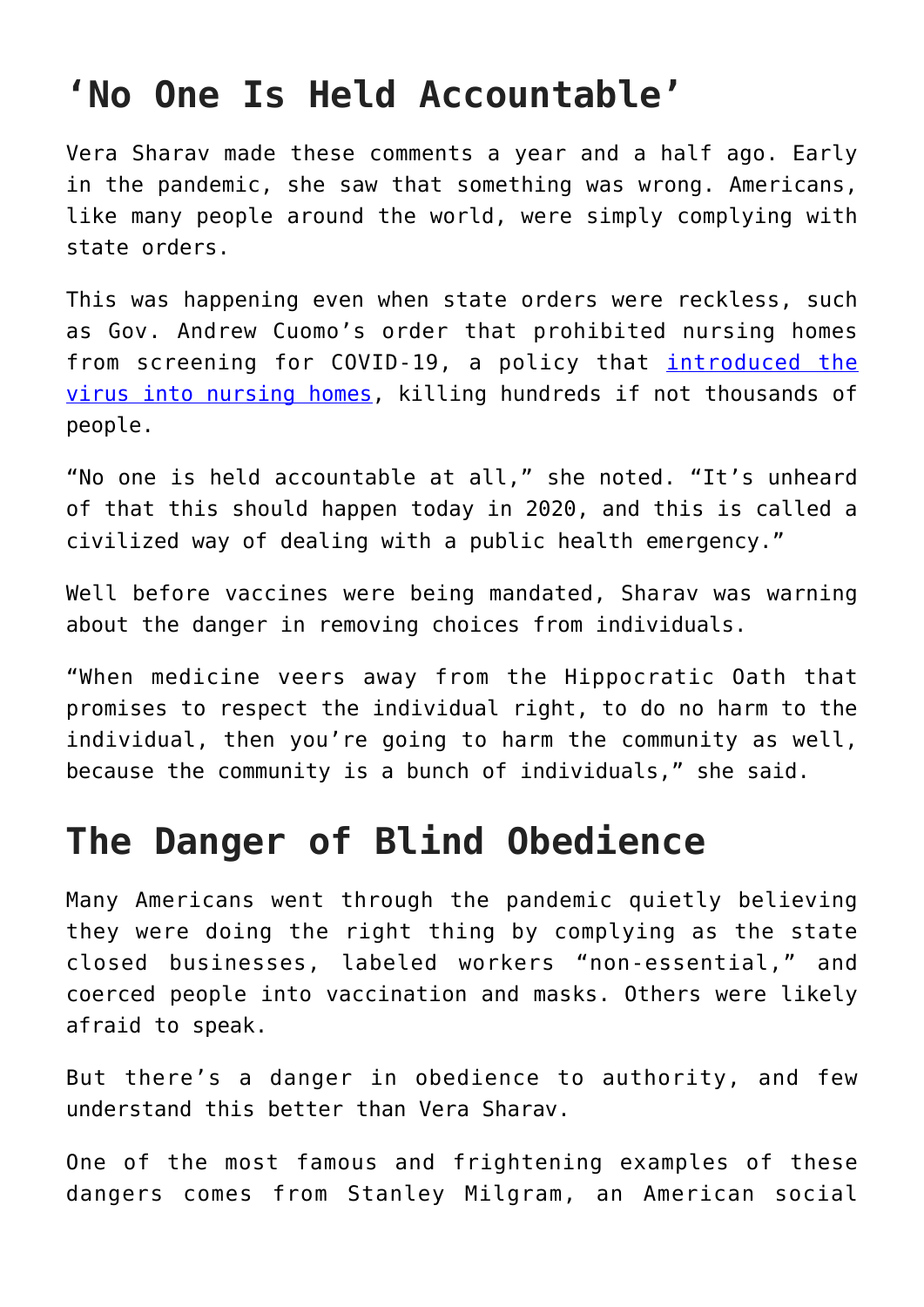psychologist who conducted several studies on obedience and authority at Yale University during the 1960s.

Milgram was curious about why people commit evil acts. In his book *Obedience to Authority*, Milgram suggested that the great writer and philosopher Hannah Arendt may have been onto something when she concluded that Adolf Eichmann, one of the architects of the Holocaust, was not a sadistic monster in human flesh but a fairly typical person. While covering Eichmann's trial in Jerusalem, Arendt suggested Eichmann lacked the cognitive ability to understand what he was doing, and that his actions were primarily the result of blindly accepting authority, leading her to dub the phrase "the banality of evil."

To test how far the average person would stray from basic morality if encouraged by an authority figure, Milgram conducted one of the most famous social experiments in history, which involved hundreds of participants administering (fake) electric shocks to subjects.

*[The Atlantic](https://www.theatlantic.com/health/archive/2015/01/rethinking-one-of-psychologys-most-infamous-experiments/384913/)* [offers an overview](https://www.theatlantic.com/health/archive/2015/01/rethinking-one-of-psychologys-most-infamous-experiments/384913/) of Milgram's controversial experiment:

*Under the watch of the experimenter, the volunteer—dubbed "the teacher"—would read out strings of words to his partner, "the learner," who was hooked up to an electricshock machine in the other room. Each time the learner made a mistake in repeating the words, the teacher was to deliver a shock of increasing intensity, starting at 15 volts (labeled "slight shock" on the machine) and going all the way up to 450 volts ("Danger: severe shock"). Some people, horrified at what they were being asked to do, stopped the experiment early, defying their supervisor's urging to go on; others continued up to 450 volts, even as the learner [begged] for mercy, yelled a warning about his heart condition—and then fell alarmingly silent.*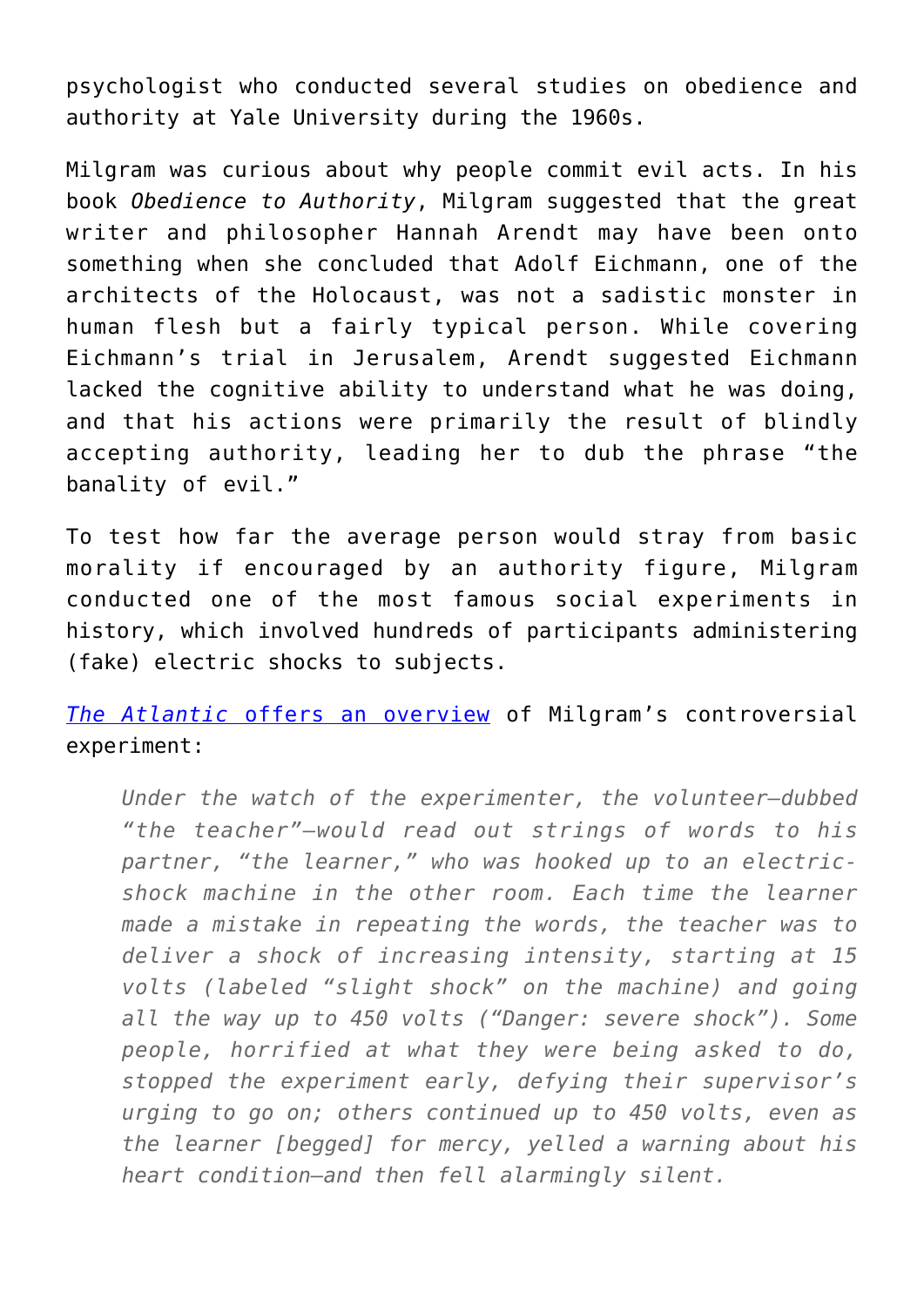Put aside for a moment the ethics of fooling participants into believing they are administering harmful shocks to subjects, and ask yourself how many participants you think refused to continue "shocking" people who wanted the experiment to stop.

The sad answer is not very many. As the *Atlantic* notes, *65 percent* of people "went all the way" in Milgram's most famous variation of the experiment. Psychiatrists surveyed prior to the experiment had predicted that less than one-tenth of one percent would go all the way and administer the highest "shock" to test subjects.

## **Why Choice Is Vital to Society**

The link between the horrors Vera Sharav endured as a child during the Holocaust and Stanley Milgram's experiment is not hard to find.

In fact, Milgram, who was Jewish, made the link himself in the introduction to a 1963 paper, invoking the Nazis.

"Obedience, as a determinant of behavior, is of particular relevance to our time," he wrote. "Gas chambers were built, death camps were guarded; daily quotas of corpses were produced … These inhumane policies may have originated in the mind of a single person, but they could only be carried out on a massive scale if a very large number of persons obeyed orders."

The horrors of blind obedience to authority are visible throughout human history. This is why Vera Sharav says choice is vital to human society—and something humans should demand.

"There are crossroads in life where you have to make choices, and if you don't, someone who will make the choice for you is not going to make it for your best interest," she said. "The idea of just following authority without considering, what if they're wrong? What if it's not in my best interest? I